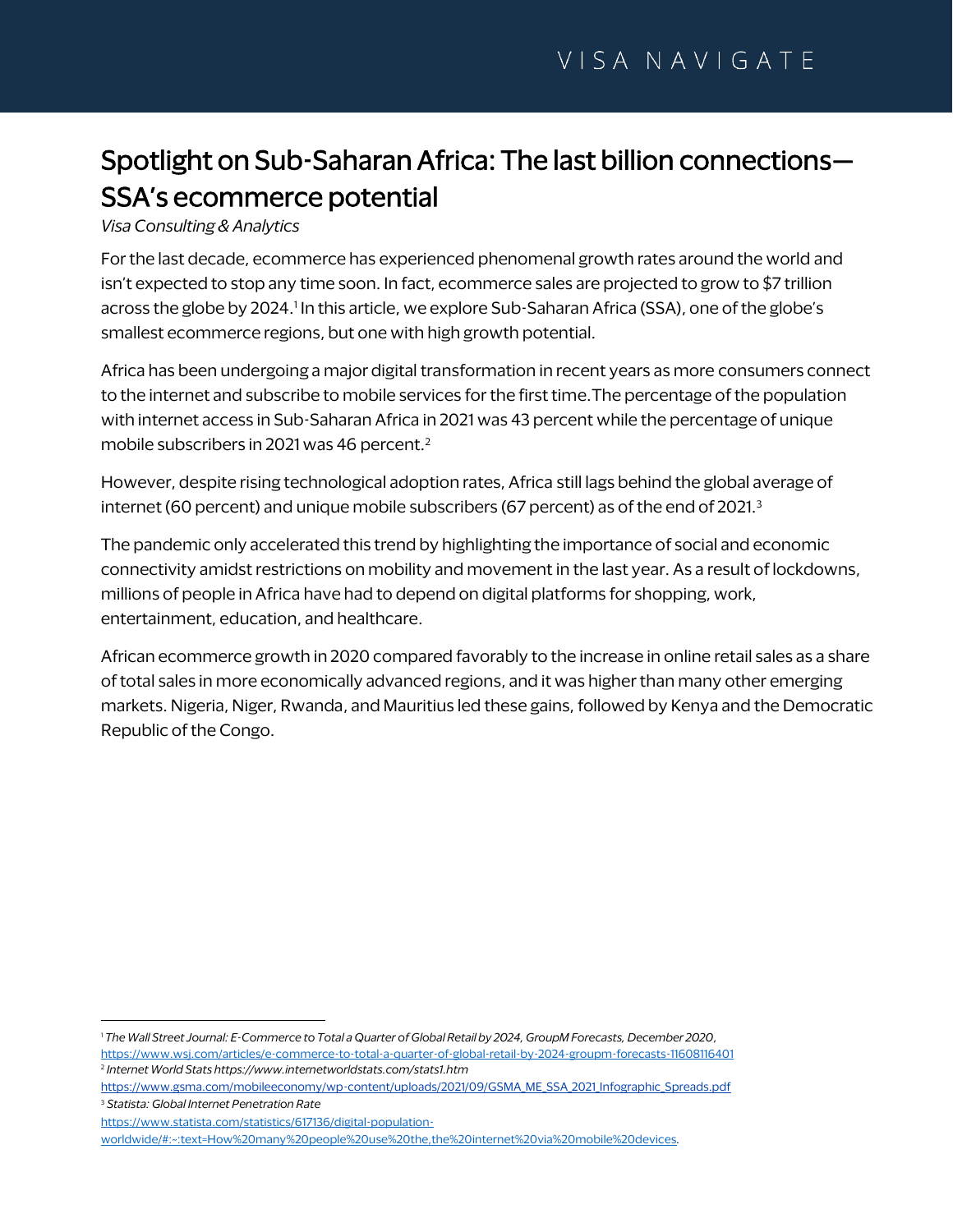E-commerce sales by retailers advanced across Africa, as the pandemic led to reduced in person sales: (Q4 2020 vs Q4 2019 change in the card not present (CNP) retail trade as a share of total sales)\*



\*Sources: Visa Business and Economic Insights analysis of VisaNet

The secret to Africa's pivot to greater ecommerce sales was faster growth in B2B sales, which layers online sales onto the existing network of informal retailers in the region rather than supplanting them. SSA's B2B ecommerce platforms thrived because they overcame issues of consumer trust and logistics by working with and tapping into the informal markets, rather than working around these sales channels. This allowed the B2B platforms to provide goods beyond urban areas and well into remote regions.

Cross-border transactions have also played a key role in driving ecommerce. They make up more than half of all ecommerce transaction volumes in SSA. <sup>4</sup> A portion of these cross-border volumes in SSA come from consumers accessing the rising domestic African ecommerce players across local borders, such as Jumia (Nigeria), Kilimall (Kenya) and Takealot (South Africa). Domestic ecommerce provision in SSA is only just beginning, and it presents an opportunity for SSA to develop its own big hitters in the market and increase the continents' connection to the rest of the world.

<sup>4</sup> yStats.com Global Cross-Border B2C Ecommerce, 2020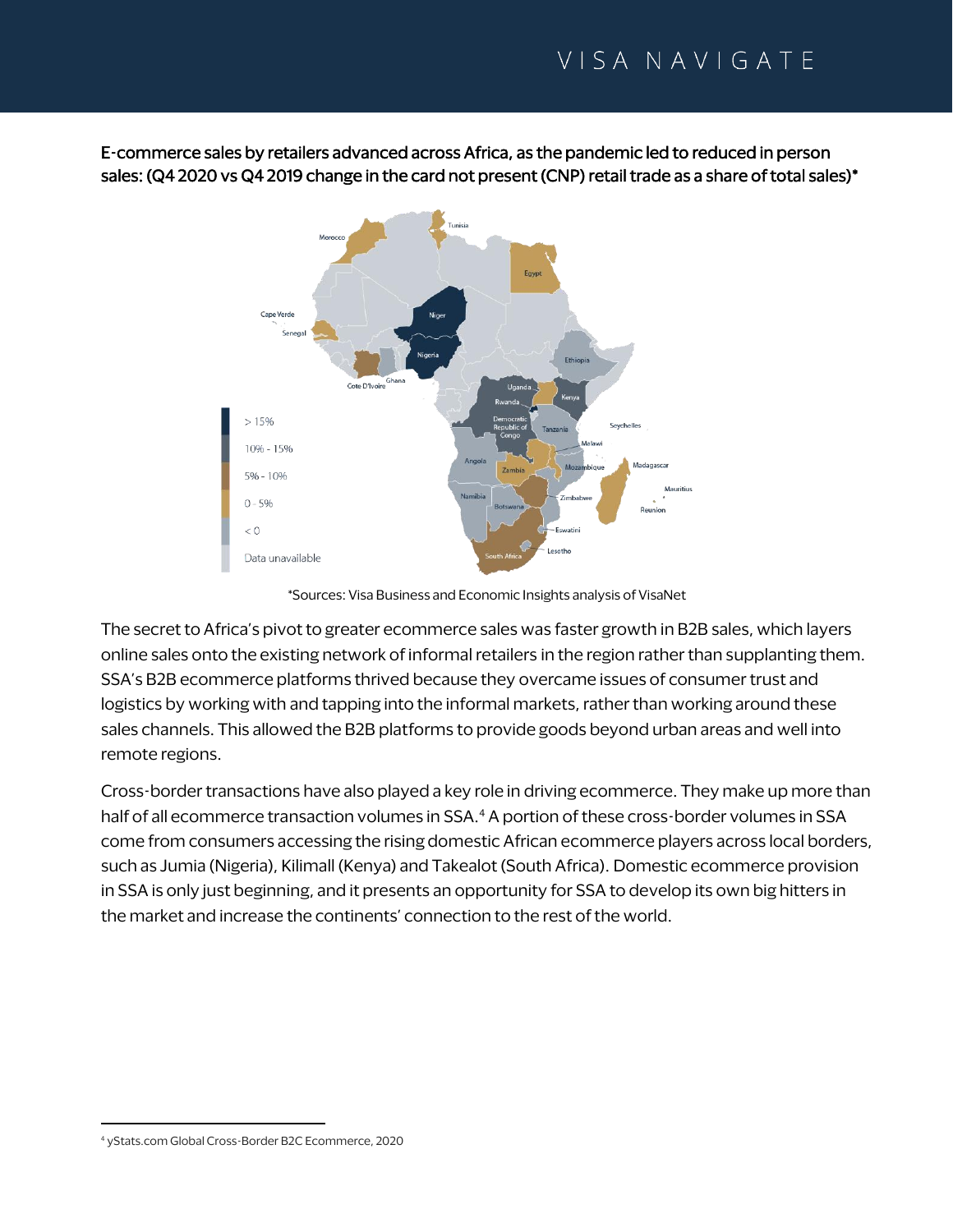| Top Merchant Categories by Volume          | <b>Top Merchant Categories by Transactions</b> |
|--------------------------------------------|------------------------------------------------|
| 1. Professional Services                   | 1. Retail Goods                                |
| $\frac{1}{\sqrt{2}}$<br>2. Discount Stores | 2. Transportation                              |
| 3. Business to Business                    | O<br>$\frac{0}{0}$<br>3. Discount Stores       |
| 4. Retail Goods                            | 4. Telecom/Utilities                           |
| 5. Education and Government                | 5. Business to Business                        |
| $(\varrho)$<br>6. Telecom/Utilities        | lθ<br>6. QSR                                   |
| 7. Department Stores                       | 7. Entertainment<br>ম                          |
| 8. Airlines                                | 8. Professional Services                       |
| 9. Entertainment                           | 9. Food & Grocery                              |
| 10. Lodging                                | 10. Electronics                                |
|                                            |                                                |

### Top SSA eCommerce Merchant Categories (2020-2021)

### Economic and demographic factors support the digital transformation

While the pandemic contributed to the acceleration of digital commerce in SSA, the wider macroeconomic and demographic fundamentals are set to support continued ecommerce growth. Household income levels are projected to rise in the near term, with almost two thirds of households in SSA expected to earn \$5,000 USD or more by 2025.<sup>5</sup>

Source: VisaNet Sep. 20 to Aug. 21

On top of that, greater technological adoption and young, growing populations will provide further impetus for the rising opportunities in ecommerce in SSA. GSMA Intelligence projects the number of mobile subscriptions in SSA will more than double and reach 1 billion connections by 2024, up from 495 million in 2020.

<sup>5</sup> *McKinsey & Company, Lions (still) on the move: Growth in Africa's consumer sector. October 2017,* <https://www.mckinsey.com/industries/consumer-packaged-goods/our-insights/lions-still-on-the-move-growth-in-africas-consumer-sector>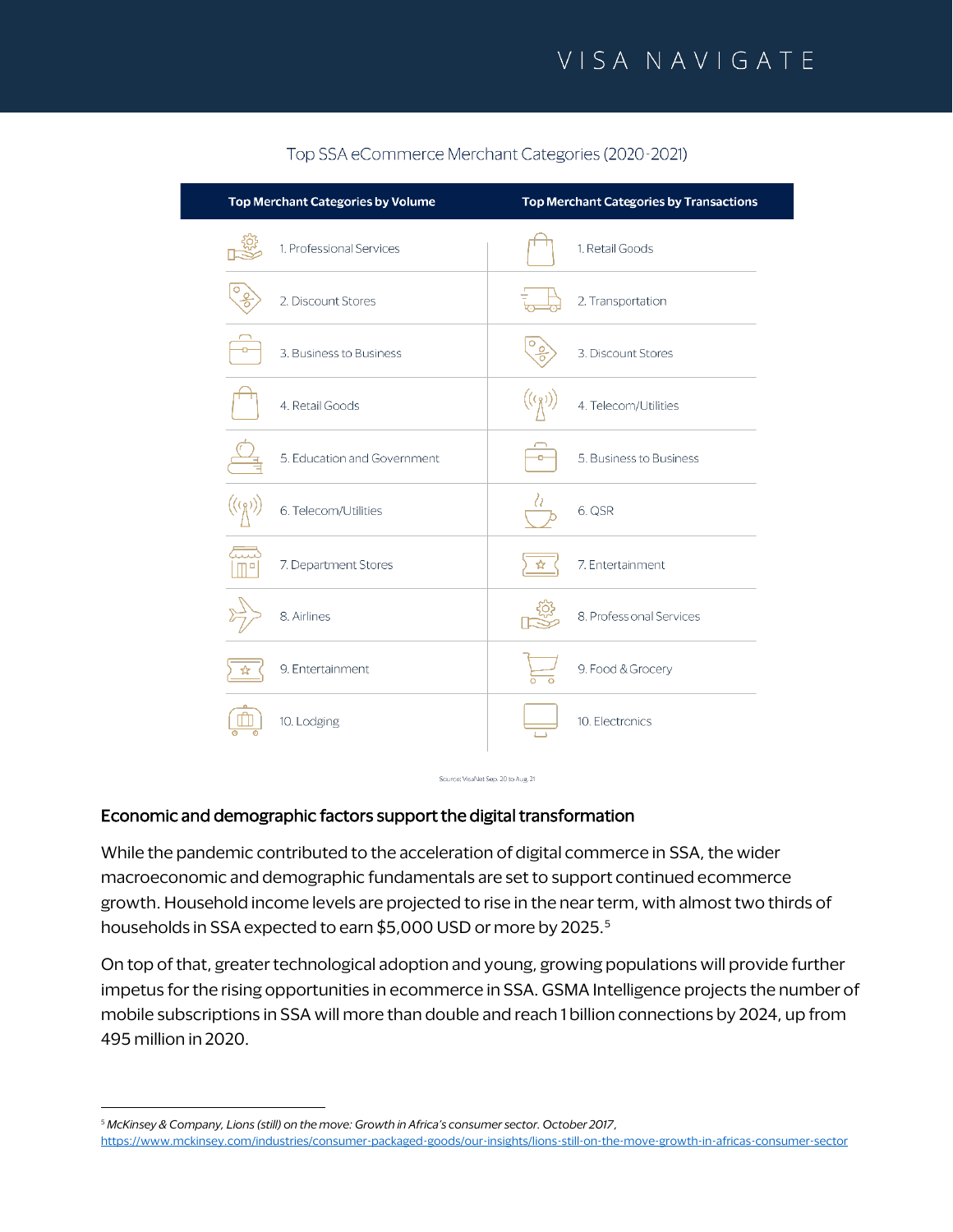# What role do issuers, acquirers and merchants in Sub-Saharan Africa have to play?

#### Opportunities for the payments ecosystem

- Design ecommerce for mobile: Ensure that customers have a strong UX experience that appears seamless through mobile channels, no matter the often low or intermittent internet connectivity, particularly when it comes to making digital payments.
- Ensure a variety of payment channels are available: Payment facilitators are a good potential partner by providing access to digital payments acquiring. Customers want options, so digital payment providers need to respond with multi- to omnichannel options. They need to provide customers with choices that span not only payment instruments, such as cards and mobile money, but multiple channels such as online gateways or SoftPOS/mPOS on delivery.
- Make cross-border transactions seamless: Ecommerce in the region is being driven by cross-border transactions. Enable multicurrency options that remove the risk of currency fluctuations and increase the ease of transacting across borders; and ensure access to payment instruments that enable safe cross-border payments. • Cater for local: While global cross-border

\_\_\_\_\_\_\_\_\_\_\_\_\_\_\_\_\_\_\_\_\_\_\_\_\_\_\_\_\_\_\_\_\_\_\_\_\_\_\_\_\_\_\_

### Consumers quickly shifted to digital channels – and remained there

A survey by Visa in June 2020 found 59 to 81 percent of consumers in South Africa, Nigeria, and Kenya had tried online shopping for the first time for groceries, pharmaceuticals, or food delivery services.<sup>6</sup> Most consumers surveyed in these three countries were satisfied by their first online shopping experience and said they would continue shopping online even after the pandemic.

"Interestingly, consumer spending on digital channels in SSA remained elevated even once governments lifted restrictions and people started to venture out and move around more," said Mohamed Bardastani, Director at Visa Business and Economis Insights, CEMEA. The average share of ecommerce spending as a percentage of total consumer spending in the post-lockdown period was 1.8 times the average share in the pre-lockdown period in Sub-Saharan Africa.

## This suggests that consumer habits may have changed permanently by shifting spending to digital channels versus offline channels.

"We also found consumers in Nigeria, South Africa, and Kenya have increased their usage of contactless cards, mobile payments, and digital wallets as substitutes for cash, because these payment methods were considered safer and more hygienic," explains Bardastani.

merchants play a key role, local SSA merchants are on the rise. There is an opportunity to support these players by not only providing digital payments support, but broader merchant value added service offerings.

*<sup>6</sup> Visa COVID-19 Impact Tracker, 6,614 consumer interviews and 1,583 merchants across 7 key CEMEA markets*